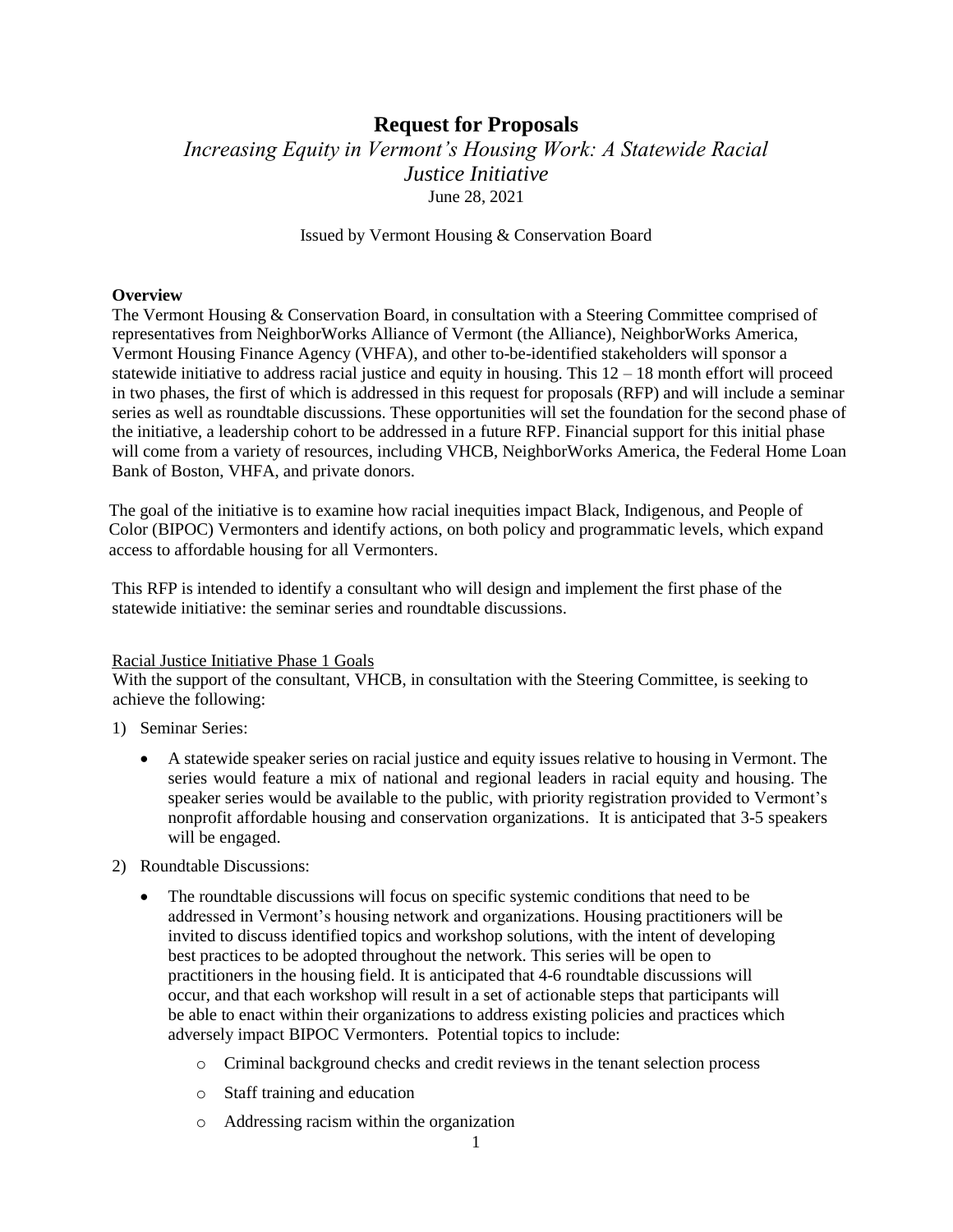- o Land and reparations
- o Translation services
- o Equity in homeownership opportunities
- o Managing tenant conflict and racist behavior

# **Scope of Work**

The Consultant will design and implement the initiative culminating in the two identified goals of Phase 1. This work includes assembling a Steering Committee inclusive of Black, Indigenous, and People of Color (BIPOC) Vermonters and identifying additional stakeholders to inform program design. Consultant will also engage potential speakers for the seminar series and facilitate the roundtable discussions in accordance with the priorities set by Steering Committee and other stakeholders. Activities include:

- Administration and Facilitation
	- o Assemble and facilitate a Steering Committee, which will include at least two representatives of the Alliance, and one representative each from VHCB, NeighborWorks America, and VHFA. It must also include BIPOC Vermonters and stakeholders who are directly impacted by the issues this initiative is designed to address.
	- o Coordinate and facilitate Steering Committee to set priorities for and implement the seminar series and roundtable discussions.
- Program Design
	- o In consultation with the Steering Committee, assess the goals of this initiative and create a plan to engage a diverse array of speakers and workshop events.
		- Statewide speaker series, goal of 3-5 speakers. The number of speakers is dependent on cost and the available budget
		- Roundtable discussions, goal of 4-6 discussions. Consultant will be tasked with facilitating the discussions including assisting the participants in identifying best practices and creating a process to ensure actionable outcomes. The number of roundtable discussions is dependent on the cost and the available budget.
- Implementation
	- o Manage all aspects of the action plan with progress updates to the Steering Committee.
	- o Manage the scheduling of all speakers and events.
	- o Ensure that there is an effective evaluation process so that participants in each event can provide feedback, and share that feedback with the Steering Committee.